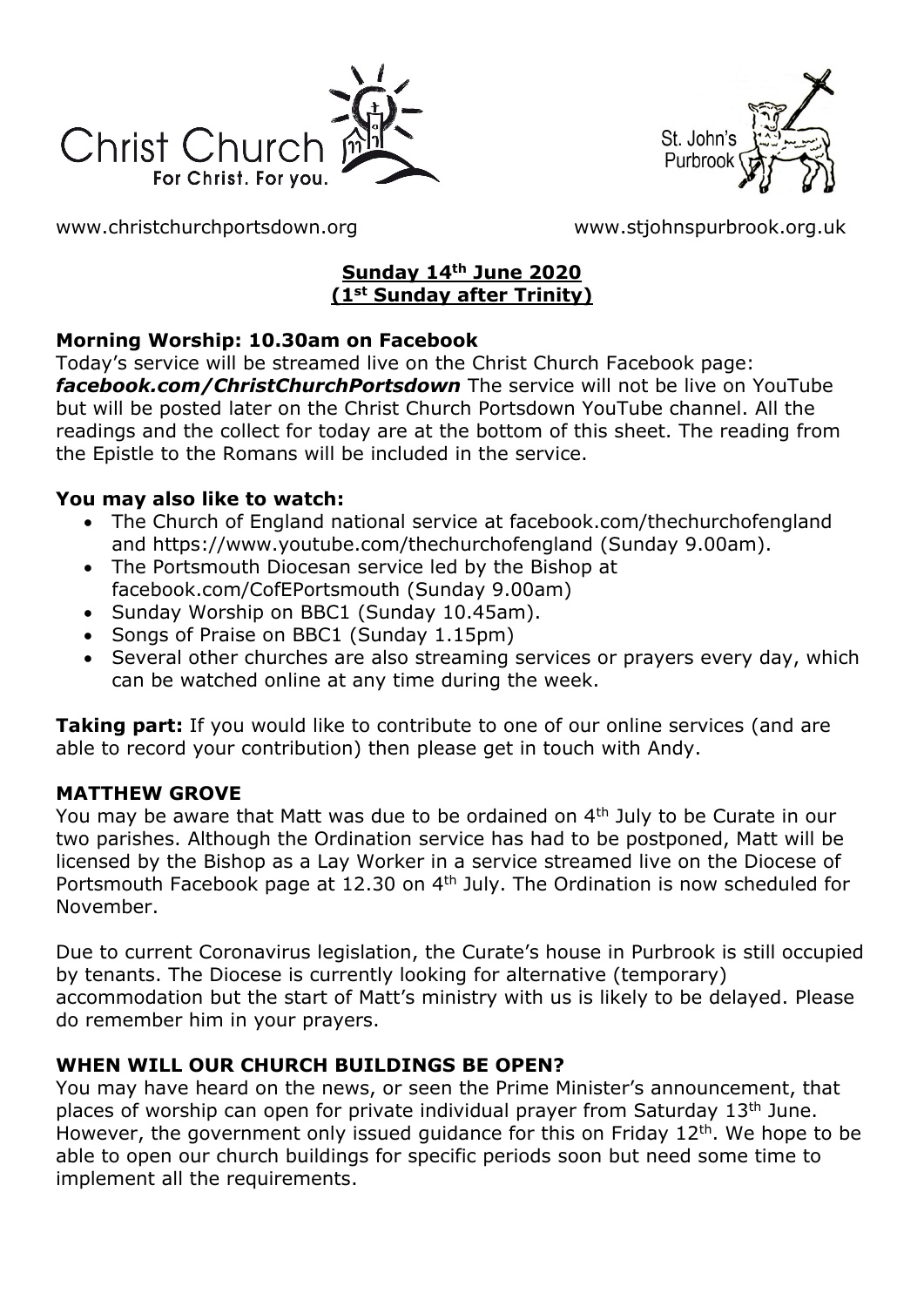**FLORENCE MOCKFORD:** Florence's funeral will be held on 30<sup>th</sup> June at The Oaks Crematorium. Only family can attend. Please do continue to remember Peter, June and Robert in your prayers.

#### **DAILY HOPE PHONE LINE**

The Church of England has launched a new free phone line of hymns, reflections and prayers. This is especially for those unable to watch services online and includes the option to listen to the most recent national CofE service. This is all available 24 hours a day at no charge on:

# 0800 804 8044

Please pass this number on to others who may find it useful.

## **GIVING**

Both of our churches are experiencing reduced income from cancelled hall bookings and the lack of collections at services. If you usually give in the plate (cash or envelopes), please do consider switching to Direct Debit or online payment.

The best way to do this is via the Parish Giving Scheme, which can now be done online or by telephone. You can register online at **register.parishgiving.org.uk** or by calling **0333 002 1271**

To register you will need the following details:

For Christ Church: Parish: Portsdown Christ Church Diocese: Portsmouth PGS Parish Code: 290629068

For St John's: Parish: St John the Baptist Village: Purbrook Diocese: Portsmouth PGS Parish Code: 290629070

You will also need your own bank details.

If you prefer to give direct to Christ Church (either by Standing Order as a one-off payment) then see details at christchurchportsdown.org/more/giving . For details of giving to St John's please contact the Vicar or Warden.

| <b>CONTACTS</b>                     |                                                                      |
|-------------------------------------|----------------------------------------------------------------------|
| <b>Vicar</b>                        | Revd Andy Wilson (day off Monday)<br>vicar@christchurchportsdown.org |
|                                     | purbrookvicar@gmail.com                                              |
| <b>Associate</b><br><b>Minister</b> | <b>Revd Laura Cameron</b><br>revdlauracameron@gmail.com              |
| Churchwarden                        | <b>Bill Jeffery</b>                                                  |
| <b>SJP</b>                          | purbrookchurch@gmail.com                                             |
| Churchwarden                        | <b>Stephen Anderson</b>                                              |
| <b>CCP</b>                          | stephen.anderson@christchurchportsdown.org                           |
| <b>Administrator</b>                | <b>Emma Evans</b>                                                    |
|                                     | parish.office@christchurchportsdown.org                              |
| <b>Hall Manager</b>                 | Jacqui Wilson                                                        |
| <b>CCP</b>                          | hall.manager@christchurchportsdown.org                               |
| Website                             | <b>Matt Doe</b>                                                      |
|                                     | webmaster@christchurchportsdown.org                                  |

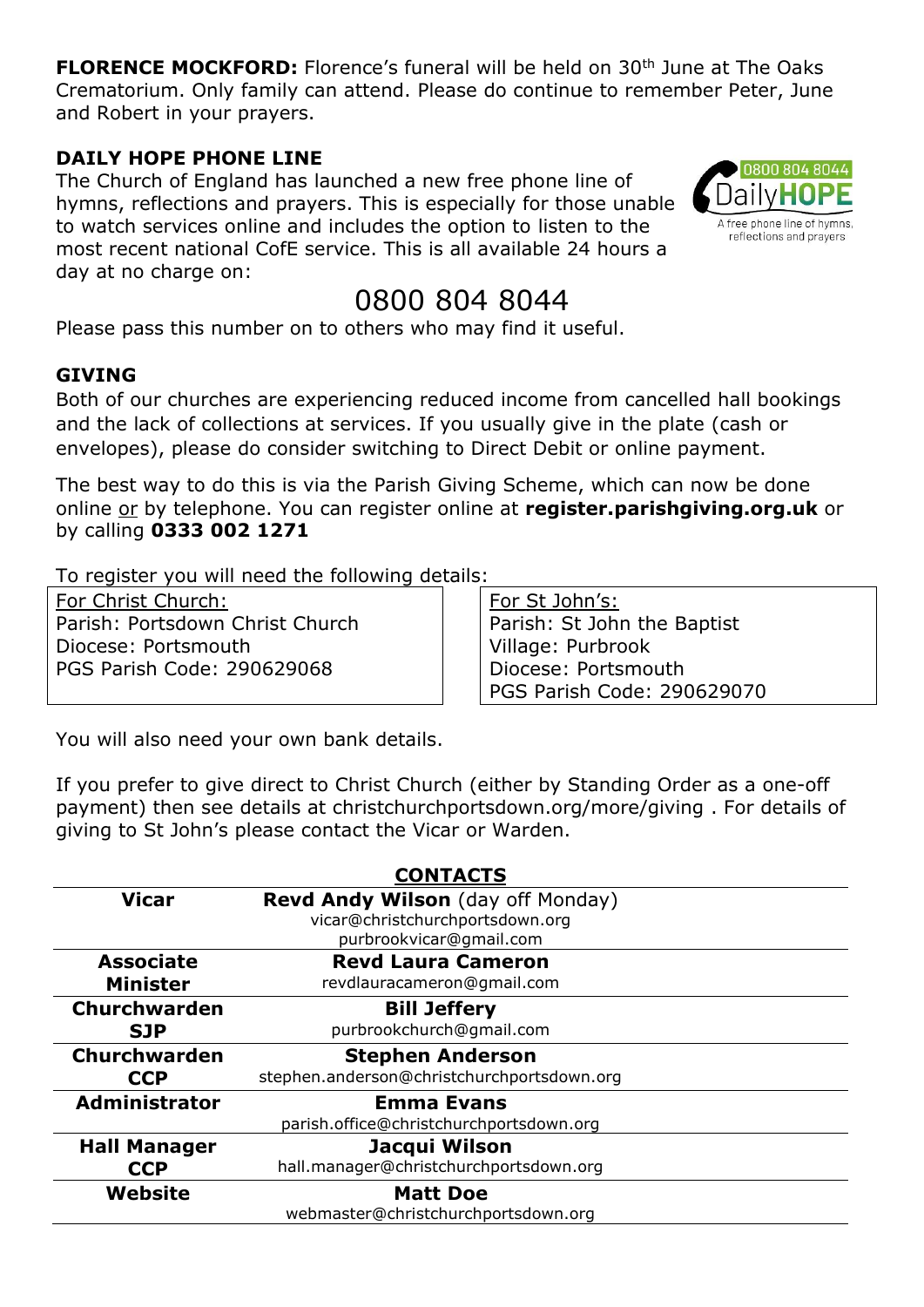## **Sunday 14 June 2020 1st Sunday after Trinity**

# **Collect**

God of truth, help us to keep your law of love and to walk in ways of wisdom, that we may find true life in Jesus Christ your Son. Amen.

## **Readings**

## **Genesis 18:1–15**

**<sup>18</sup>** The Lord appeared to Abraham by the oaks of Mamre, as he sat at the entrance of his tent in the heat of the day.  $2$  He looked up and saw three men standing near him. When he saw them, he ran from the tent entrance to meet them, and bowed down to the ground.  $3$  He said,  $Mv$ lord, if I find favour with you, do not pass by your servant. <sup>4</sup> Let a little water be brought, and wash your feet, and rest yourselves under the tree.<sup>5</sup> Let me bring a little bread, that you may refresh yourselves, and after that you may pass on—since you have come to your servant.' So they said, 'Do as you have said.' <sup>6</sup> And Abraham hastened into the tent to Sarah, and said, 'Make ready quickly three measures of choice flour, knead it, and make cakes.'  $7$  Abraham ran to the herd, and took a calf, tender and good, and gave it to the servant, who hastened to prepare it. <sup>8</sup> Then he took curds and milk and the calf that he had prepared, and set it before them; and he stood by them under the tree while they ate.  $9$ They said to him, 'Where is your wife Sarah?' And he said, 'There, in the tent.<sup>' 10</sup> Then one said, 'I will surely return to you in due season, and your wife Sarah shall have a son.' And Sarah was listening at the tent entrance behind him. <sup>11</sup> Now Abraham and Sarah were old, advanced in age; it had ceased to be with Sarah after the manner of women.  $12$  So Sarah laughed to herself, saying, 'After I have grown old, and my husband is old, shall I have pleasure?' <sup>13</sup> The Lord said to Abraham, 'Why did Sarah laugh, and say, "Shall I indeed bear a child, now that I am old?" <sup>14</sup> Is anything too wonderful for the Lord? At the set time I will return to you, in due season, and Sarah shall have a son.' <sup>15</sup> But Sarah denied, saying, 'I did not laugh'; for she was afraid. He said, 'Oh yes, you did laugh.'

# **Psalm 100**

 $1$  O be joyful in the Lord, all the earth; serve the Lord with gladness and come before his presence with a song. <sup>2</sup> Know that the Lord is God; it is he that has made us and we are his; we are his people and the sheep of his pasture.<sup>3</sup> Enter his gates with thanksgiving and his courts with